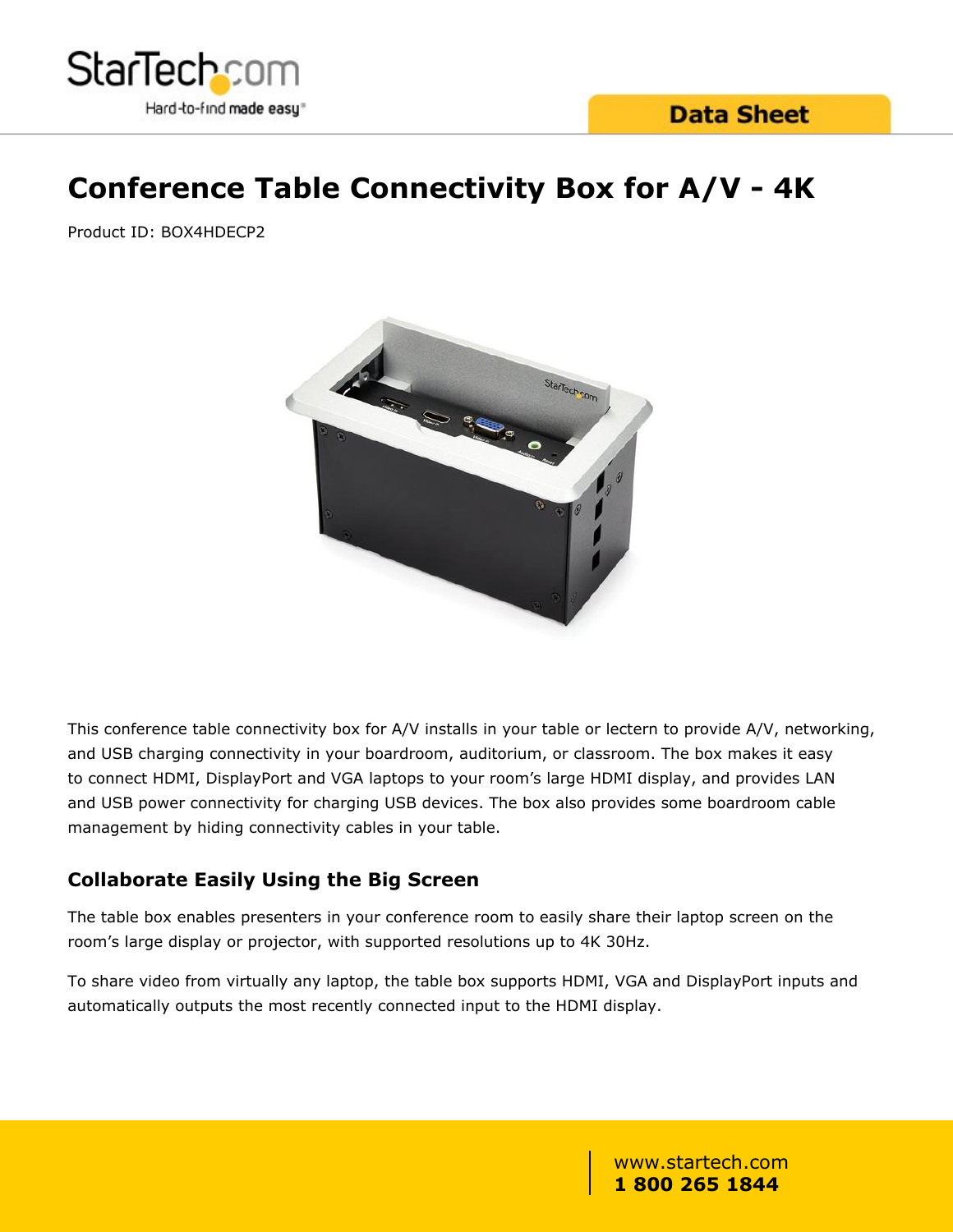

# **Data Sheet**

### **Provide Convenient USB Charging and Wired Network Connectivity**

Enabling visitors in your conference room to charge their iPhone, iPad, smartphone, or tablet, the table box features three USB charge ports. Plus, the box features an Ethernet pass-through port to provide secure wired network connectivity in rooms where Wi-Fi® isn't available.

## **Add Style and Technological Sophistication to Any Room**

The boardroom interconnect box has an aluminum finish that complements your space. The hideaway panel eliminates clutter by discreetly covering the connection ports when they're not in use.

TAA compliant BOX4HDECP2 is backed by a 2-year warranty and free lifetime technical support.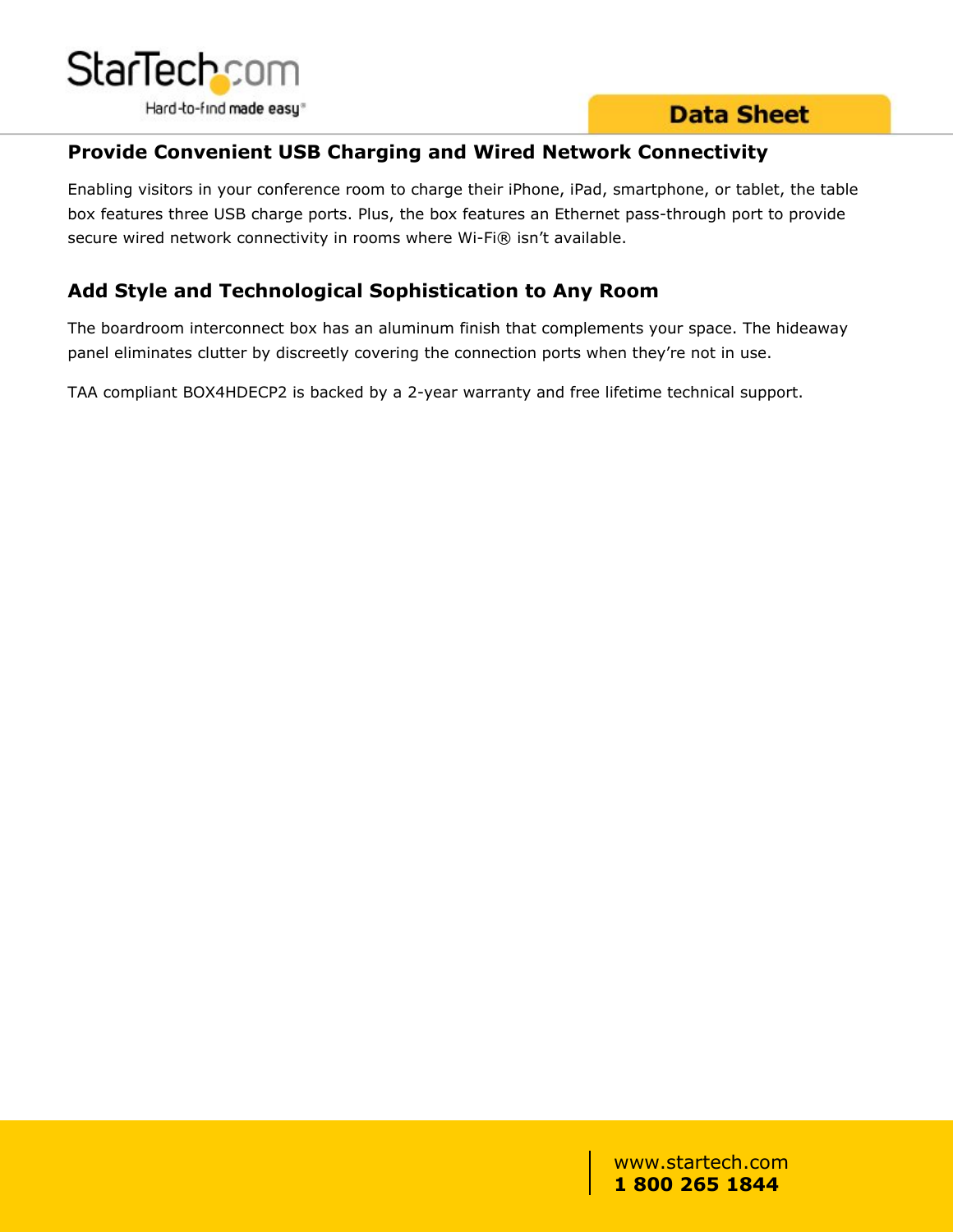

# **Data Sheet**

### **Certifications, Reports and Compatibility**









#### **Applications**

- Install in tables or podiums
- Use for presenting and video conferencing
- Share video to collaborate in office environments
- Share video conference software to your entire room

#### **Features**

- Easily collaborate by connecting your HDMI, VGA or DisplayPort laptop to your conference room's HDMI display, from a single access point
- Charge your phone or tablet, with three accessible USB charge ports
- Add style and technological sophistication to your conference room or auditorium by building an A/V connectivity box into your table with a pop-up panel that hides ports when they're not in use
- Provide secure, wired network connectivity in your boardroom table with Ethernet pass-through
- Quickly switch between which laptop screen is shared with automatic A/V switching
- TAA compliant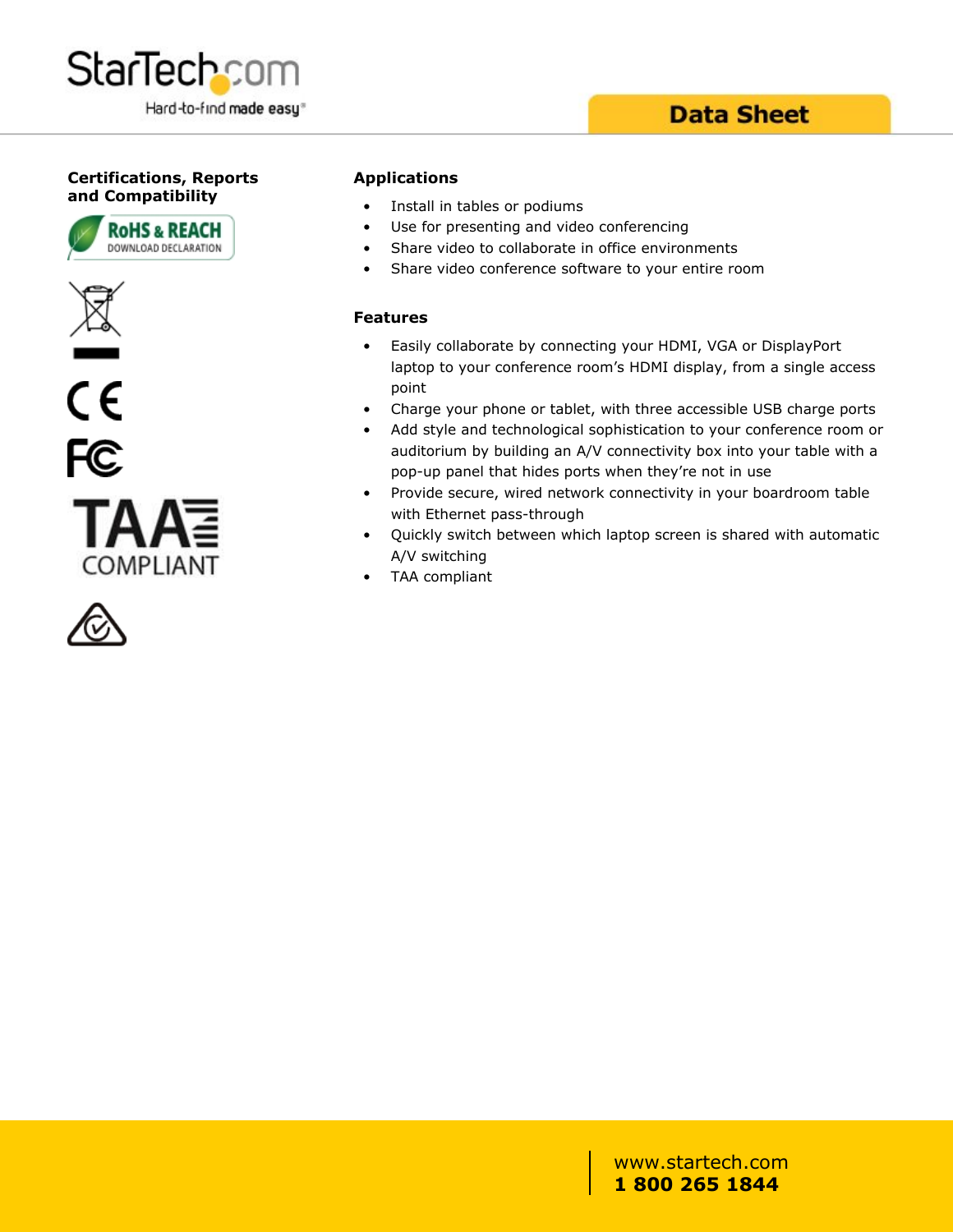

Hard-to-find made easy<sup>®</sup>

|  | <b>Data Sheet</b> |  |  |  |
|--|-------------------|--|--|--|

|                    | Warranty                    | 2 Years                                                                                                                                                                           |
|--------------------|-----------------------------|-----------------------------------------------------------------------------------------------------------------------------------------------------------------------------------|
| <b>Hardware</b>    | Active or Passive Adapter   | Active                                                                                                                                                                            |
|                    |                             | Passive                                                                                                                                                                           |
|                    | Audio                       | Yes                                                                                                                                                                               |
|                    | AV Input                    | <b>VGA</b>                                                                                                                                                                        |
|                    |                             | 3.5 mm Audio                                                                                                                                                                      |
|                    |                             | HDMI                                                                                                                                                                              |
|                    |                             | DisplayPort                                                                                                                                                                       |
|                    | AV Output                   | HDMI                                                                                                                                                                              |
|                    | USB Pass-Through            | No                                                                                                                                                                                |
| <b>Performance</b> | Aspect Ratio                | 16:9                                                                                                                                                                              |
|                    | Maximum Analog Resolutions  | 1920 x 1200 60Hz                                                                                                                                                                  |
|                    | Maximum Cable Length        | 50 ft [15.2 m]                                                                                                                                                                    |
|                    | Maximum Digital Resolutions | 3840x2160 (4K) 30Hz                                                                                                                                                               |
|                    | Supported Resolutions       | 3840x2160 (4K) 30Hz (HDMI and DP Inputs Only)<br>2560x1600 60Hz (HDMI and DP Inputs Only)<br>1920x1200 60Hz (Maximum VGA Input)<br>1920x1080 (1080p) 60Hz<br>1280x720 (720p) 60Hz |
|                    |                             | **Lower resolutions and refresh rates, not stated but below<br>the maximum, may also be supported                                                                                 |
|                    | Video Revision              | <b>HDMI 1.4</b>                                                                                                                                                                   |
|                    |                             | DisplayPort 1.2                                                                                                                                                                   |
|                    | Wide Screen Supported       | Yes                                                                                                                                                                               |
| Connector(s)       | Connector A                 | 1 - HDMI (19 pin) Female Input                                                                                                                                                    |
|                    |                             | 1 - VGA (15 pin, High Density D-Sub) Female Input                                                                                                                                 |
|                    |                             | 1 - 3.5 mm Mini-Jack (3 Position) Female Input                                                                                                                                    |
|                    |                             | 1 - RJ-45 Female                                                                                                                                                                  |
|                    |                             | 3 - USB Type-A (4 pin) USB 2.0 Female                                                                                                                                             |
|                    |                             | 1 - DisplayPort (20 pin) Female Input                                                                                                                                             |
|                    | Connector B                 | 1 - HDMI (19 pin) Female Output                                                                                                                                                   |
|                    |                             | 1 - RJ-45 Female                                                                                                                                                                  |